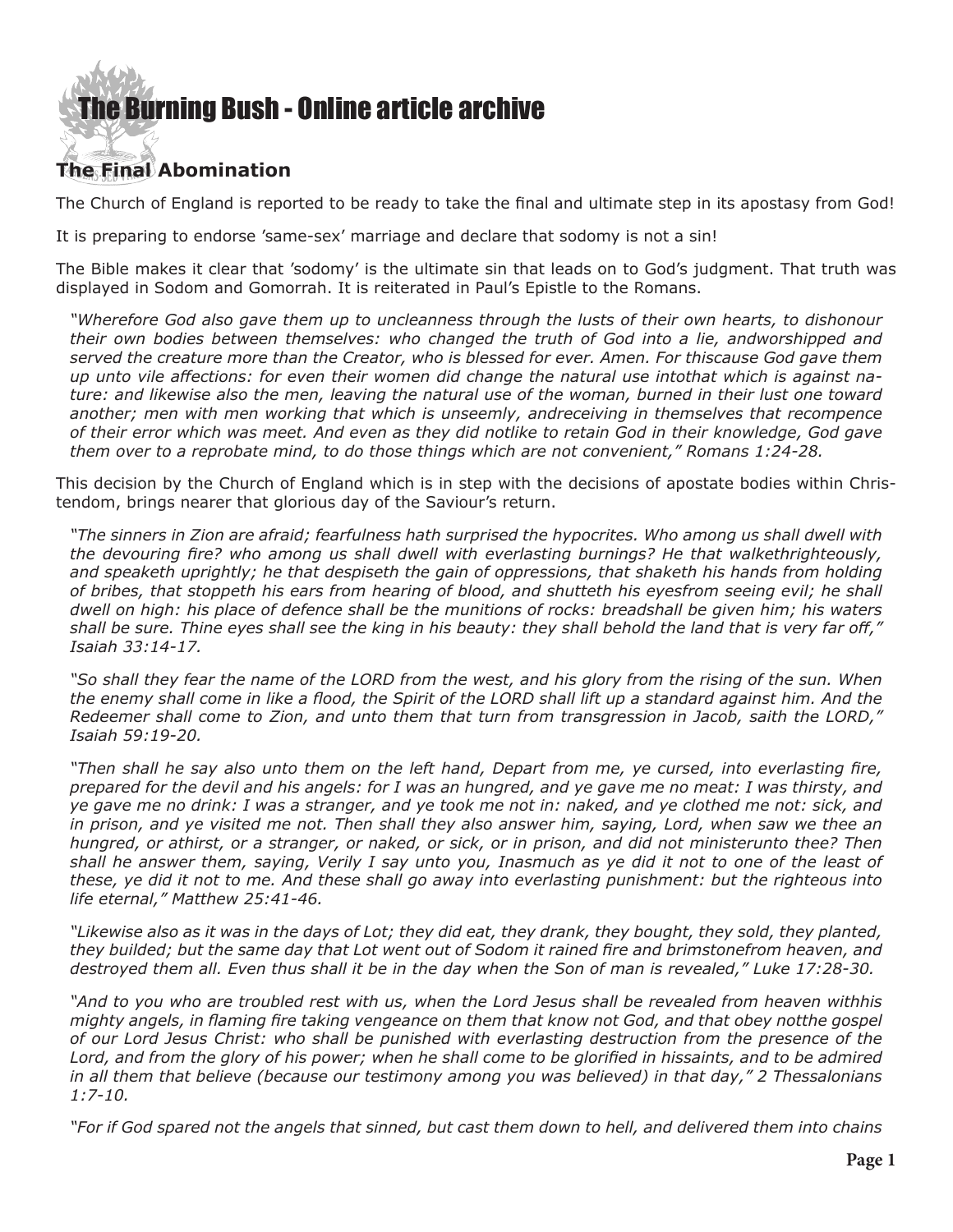## **e Burning Bush - Online article archive**

*of darkness, to be reserved unto judgment; and spared not the old world, but saved Noah the eighth person, a preacher of righteousness, bringing in the flood upon the world of the ungodly; andturning the cities of Sodom and Gomorrha into ashes condemned them with an overthrow, makingthem an ensample unto those that after should live ungodly; and delivered just Lot, vexed with the filthy conversation of the wicked: (For that righteous man dwelling among them, in seeing andhearing, vexed his righteous soul from day to day with their unlawful deeds;) the Lord knoweth how to deliver the godly out of temptations, and to reserve the unjust unto the day of judgment to be punished," 2 Peter 2:4-9.*

Distressing as these things may be to the true child of God, we obtain comfort and hope from the Scriptures in that they tell us such things are but signs of the darkness before the dawn!

*"And ye shall be hated of all men for my name's sake. But there shall not an hair of your head perish.*  In your patience possess ye your souls. And when ye shall see Jerusalem compassed with armies, then *know that the desolation thereof is nigh. Then let them which are in Judaea flee to the mountains; and let them which are in the midst of it depart out; and let not them that are in the countries enter thereinto. For these be the days of vengeance, that all things which are written may be fulfilled. But woe unto them that are with child, and to them that give suck, in those days! forthere shall be great distress in the land, and wrath upon this people. And they shall fall by the edgeof the sword, and shall be led away captive into all nations: and Jerusalem shall be trodden down ofthe Gentiles, until the times of the Gentiles be fulfilled. And there shall be signs in the sun, and in the moon, and in the stars; and upon the earth distress of nations, with perplexity; the sea and the waves roaring; men's hearts failing them for fear, and for looking after those things which are coming on the earth: for the powers of heaven shall be shaken. And then shall they see the Son of man coming in a cloud with power and great glory. And when these things begin to come to pass, then look up, and lift up your heads; for your redemption draweth nigh," Luke 21:17-28.*

Below is the report of the Church of England's ultimate abandonment of God's truth.

#### **Church of England paves the way for same sex marriages after three years of behind-closed-doors arguments on issue**

**Church of England announced moves that could lead to approval of same-sex marriages** 

**Promised to make decision on changing rules that say gay sex is sinful** 

**It follows three years of behind-closed-doors arguments among church leaders** 

**By Steve Doughty, 'The Daily Mail', 10 November 2020.**



The Church of England yesterday announced moves that could lead to approval of same-sex marriages.

It promised to make a decision within two years on changing Anglican rules that say gay sex is sinful. It follows three years of behind-closed-doors arguments among church leaders.

A group led by the Bishop of London, the Right Reverend Sarah Mullally, will devise a 'way forward for the Church in relation to human identity, sexuality,

relationships and marriage'.